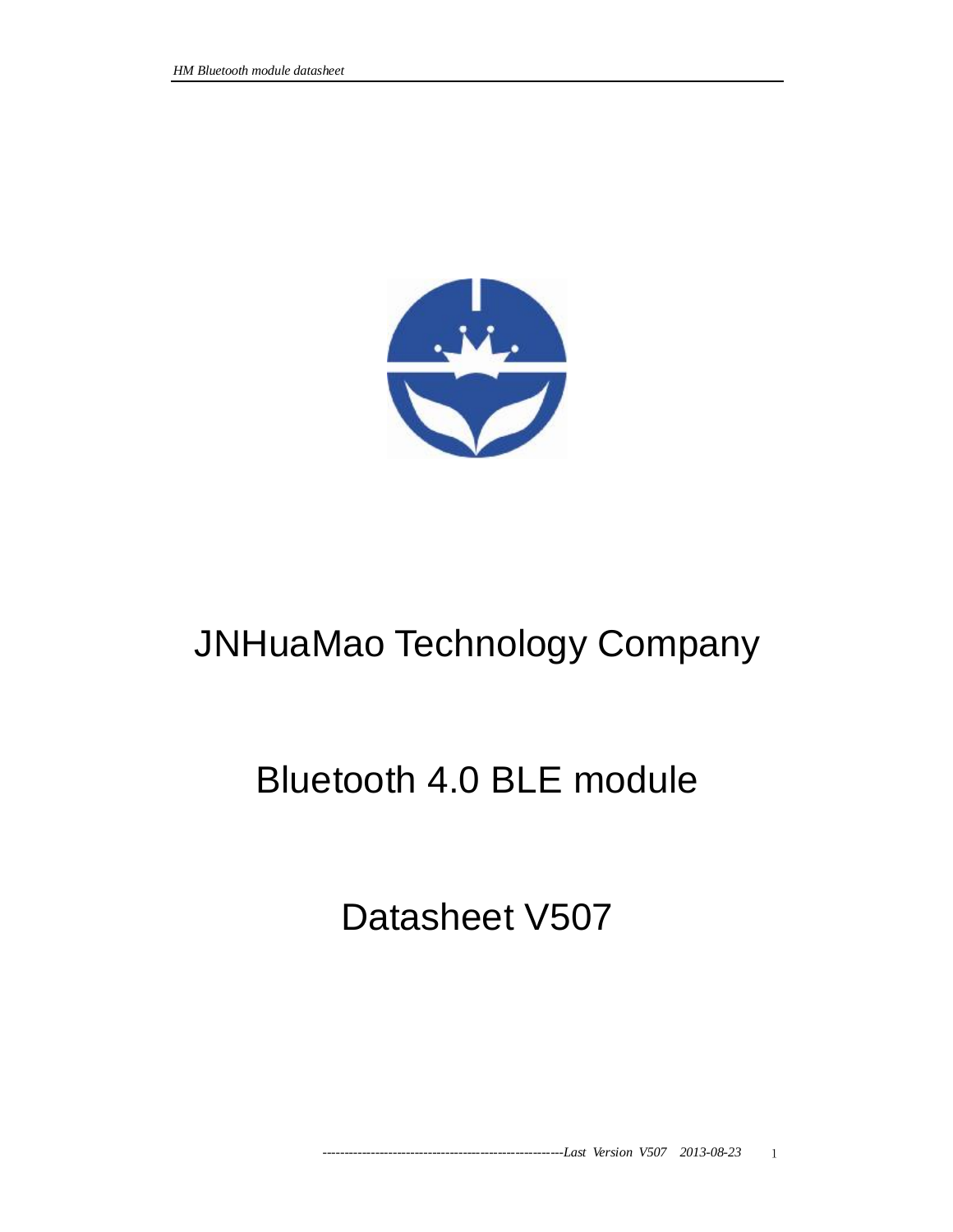- ² Professional bluetooth products suppliers.
- <sup>2</sup> Remote control module provider
- <sup>2</sup> data transmission module provider
- ² PIO state acquisition module provider
- ² Customizable bluetooth module and bluetooth solutions
- <sup>2</sup> Jinan high and new technology enterprise
- ² SIG members

Address: D-4020, Qilu soft zone Jinan city,Shandong, China Telephone: (86) 15168830999 WebSite:<http://www.jnhuamao.cn> Mail: [webmaster@jnhuamao.cn](mailto:webmaster@jnhuamao.cn)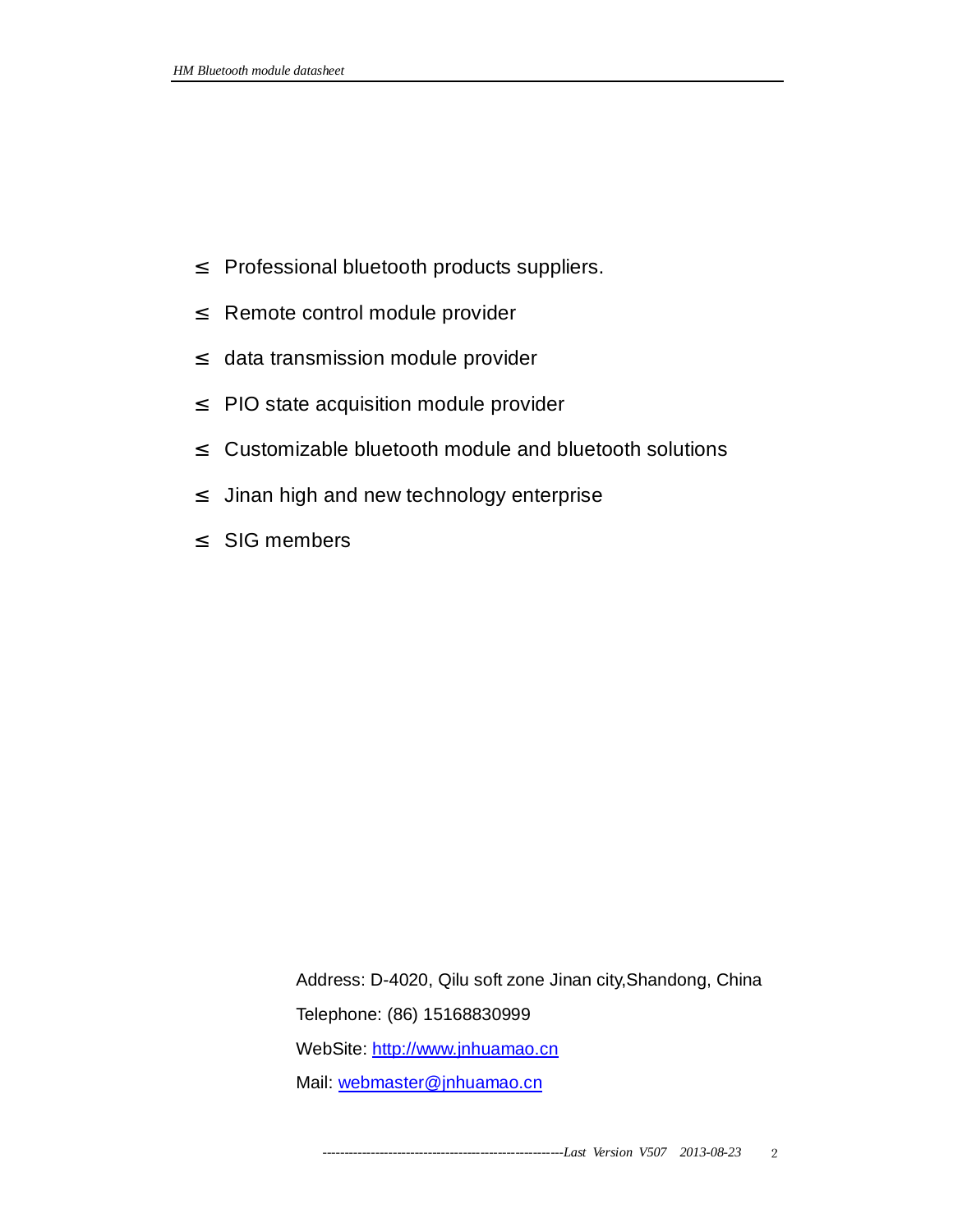# **The most complete, most convenient, the most stable of**

# **bluetooth data transmission, remote control, PIO**

# **acquisition module**

*---- Master and slave role in one* 

*---- Remote control without other MCU* 

*---- The PIO data acquisition without other MCU* 

## **1. Product parameters**

- Ø BT Version: Bluetooth Specification V4.0 BLE
- Ø Send and receive no bytes limit.
- Ø Working frequency: 2.4GHz ISM band
- Ø Modulation method: GFSK(Gaussian Frequency Shift Keying)
- Ø RF Power: -23dbm, -6dbm, 0dbm, 6dbm, can modify through AT Command AT+POWE.
- Ø Speed: Asynchronous: 6K Bytes

Synchronous: 6K Bytes

- Ø Security: Authentication and encryption
- Ø Service: Central & Peripheral UUID FFE0,FFE1
- Ø Power: +3.3VDC 50mA
- Ø Long range: Open space have 100 Meters with iphone4s
- Ø Power: In sleep mode 400uA~1.5mA, Active mode 8.5mA.
- $\emptyset$  Working temperature: -5 ~ +65 Centigrade
- Ø Size: HM- 10 26.9mm x 13mm x 2.2 mm; HM-11 18\*13.5\*2.2mm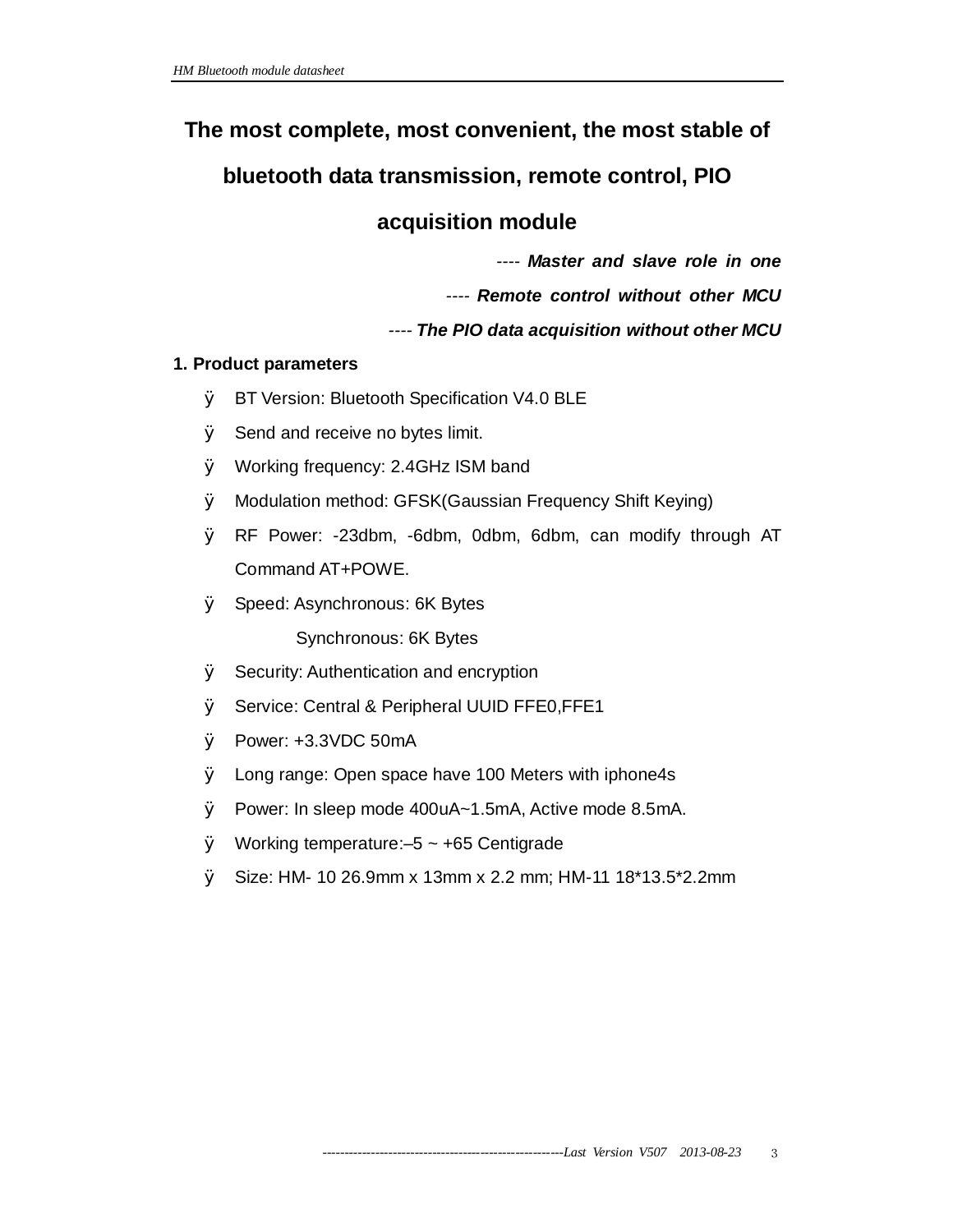#### **2. Product overview**

Thanks for you choose our products. If you want to know more, [www.jnhuamao.cn](http://www.jnhuamao.cn) can help you (Videos, New version datasheet, Module work flow, project Codes, etc.)

HM Bluetooth module use CSR BlueCore or TI CC2540, Master and slave roles in one, transmission version and remote control version and PIO state acquisition functions in one, Support the AT command modify module parameters, Convenient and flexible.

Transmission version can be used to transmit data between two Bluetooth devices.

Remote Control version can be used to Control PIO ports output high or low level without any other MCU.

The PIO state acquisition version can be used to acquisition PIO ports state without any other MUC. (Only support Bluetooth V2.1)

HM-01, HM-02, HM-03, HM-04, HM-05, HM-06, HM-07, HM-08, HM-09 is Bluetooth V2.1 version. Use CSR Chip.

HM-10, HM-11, HM-12 is Bluetooth V4.0 BLE version. Use TI Chip.

HM-01, HM-02, HM-09, HM-10 have same size and same pins.

HM-05, HM-06, HM-07, HM-11 have same size and same pins.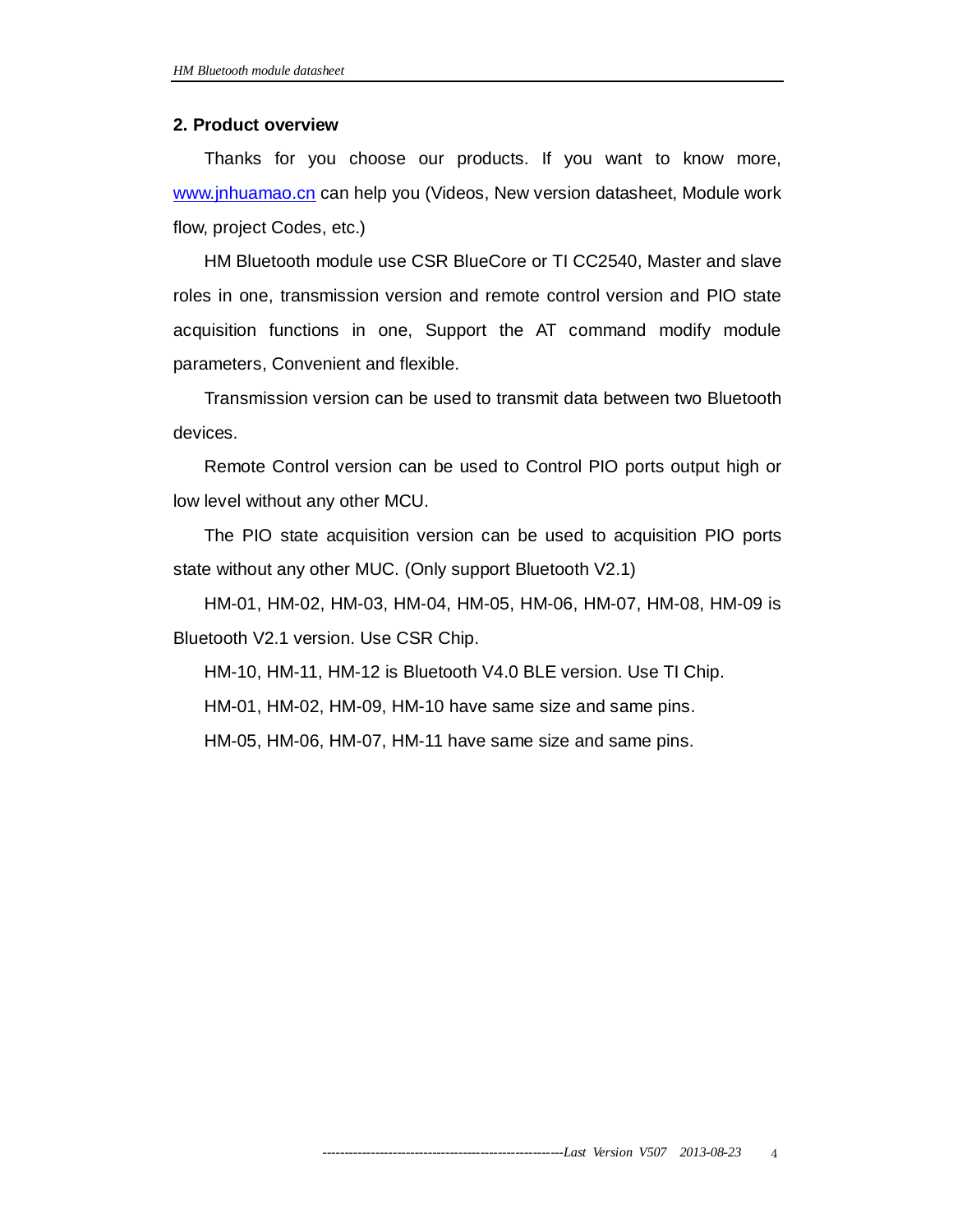#### **3. Product model**

| Models        | <b>VDD</b>   | Size(mm)      | Flash | Chip     | <b>BT</b> Version |
|---------------|--------------|---------------|-------|----------|-------------------|
| HM-01         | 3.3V         | 26.9*13*2.2   | 8M    | BC417143 | $V2.1 + EDR$      |
| <b>HM-02A</b> | $2.5 - 3.7V$ | 26.9*13*2.2   | 6M    | BC31A223 | V <sub>2.1</sub>  |
| $HM-02B$      | $2.5 - 3.7V$ | 26.9*13*2.2   | 6M    | BC41C671 | $V2.1 + EDR$      |
| <b>HM-03A</b> | $2.5 - 3.7V$ | 27.4*12.5*4.3 | 6M    | BC31A223 | V <sub>2.1</sub>  |
| <b>HM-03B</b> | $2.5 - 3.7V$ | 27.4*12.5*4.3 | 6M    | BC41C671 | $V2.1 + EDR$      |
| <b>HM-04A</b> | 3.3V         | Not for sale  |       |          |                   |
| $HM-04B$      | 3.3V         | Not for sale  |       |          |                   |
| HM-05/06A     | $2.5 - 3.7V$ | 13.5*18.5*2.3 | 6M    | BC31A223 | V <sub>2.1</sub>  |
| HM-05/06B     | $2.5 - 3.7V$ | 13.5*18.5*2.3 | 6M    | BC41C671 | $V2.1 + EDR$      |
| <b>HM-07</b>  | $2.5 - 3.7V$ | 13.5*18.5*2.3 | 8M    |          | $V2.1 + EDR$      |
| <b>HM-08</b>  | 3.3V         | 26.9*13*2.5   | 8M    | Class 1  | $V2.1 + EDR$      |
| HM-09         | $2.5 - 3.7V$ | 26.9*13*2.2   | 8M    |          | $V2.1 + EDR$      |
| $HM-10$       | $2 - 3.7V$   | 26.9*13*2.2   | 256Kb | CC2540   | $V4.0$ BLE        |
| <b>HM-11</b>  | $2.5 - 3.7V$ | 13.5*18.5*2.2 | 256Kb | CC2540   | $V4.0$ BLE        |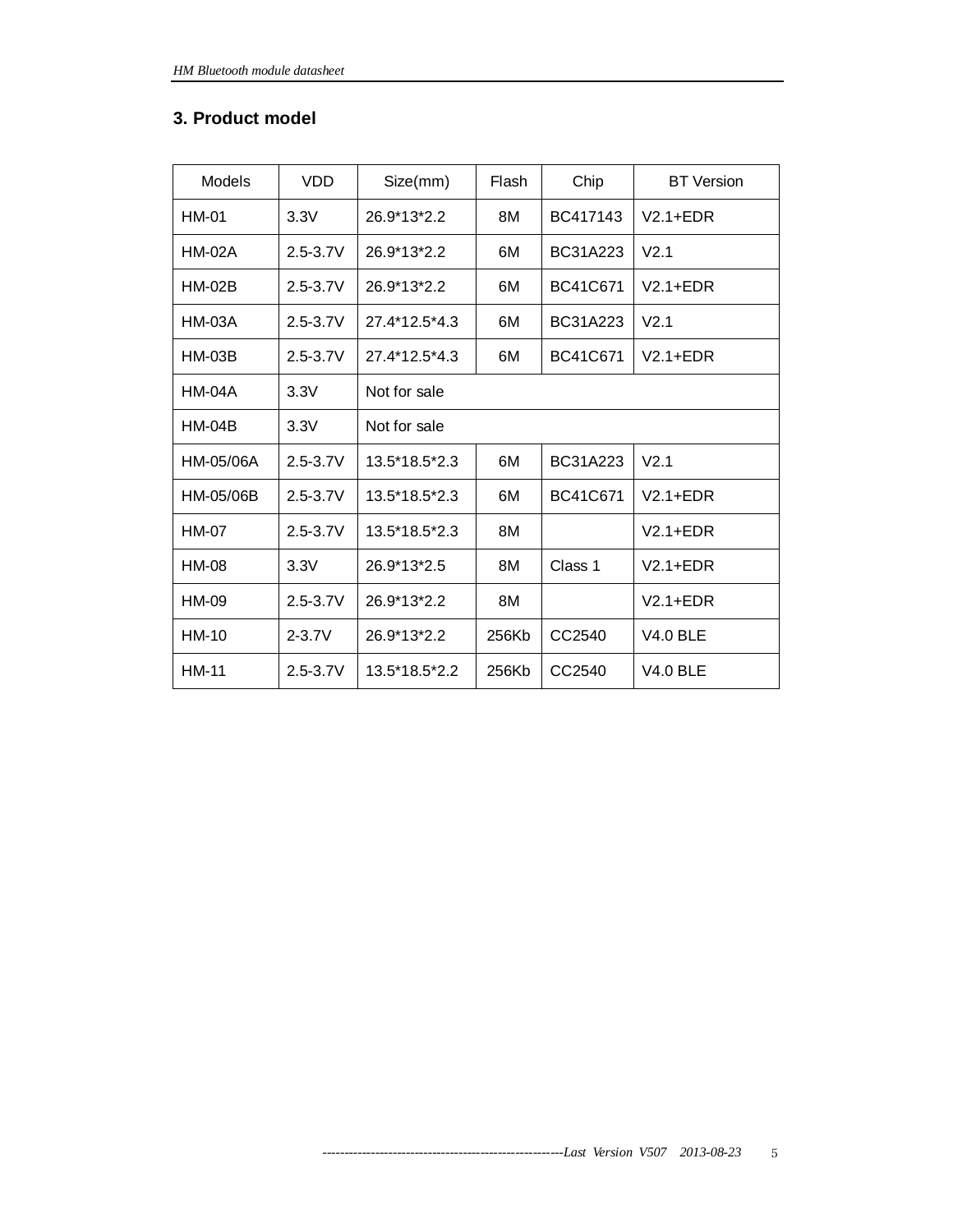#### **4. Product certificate**

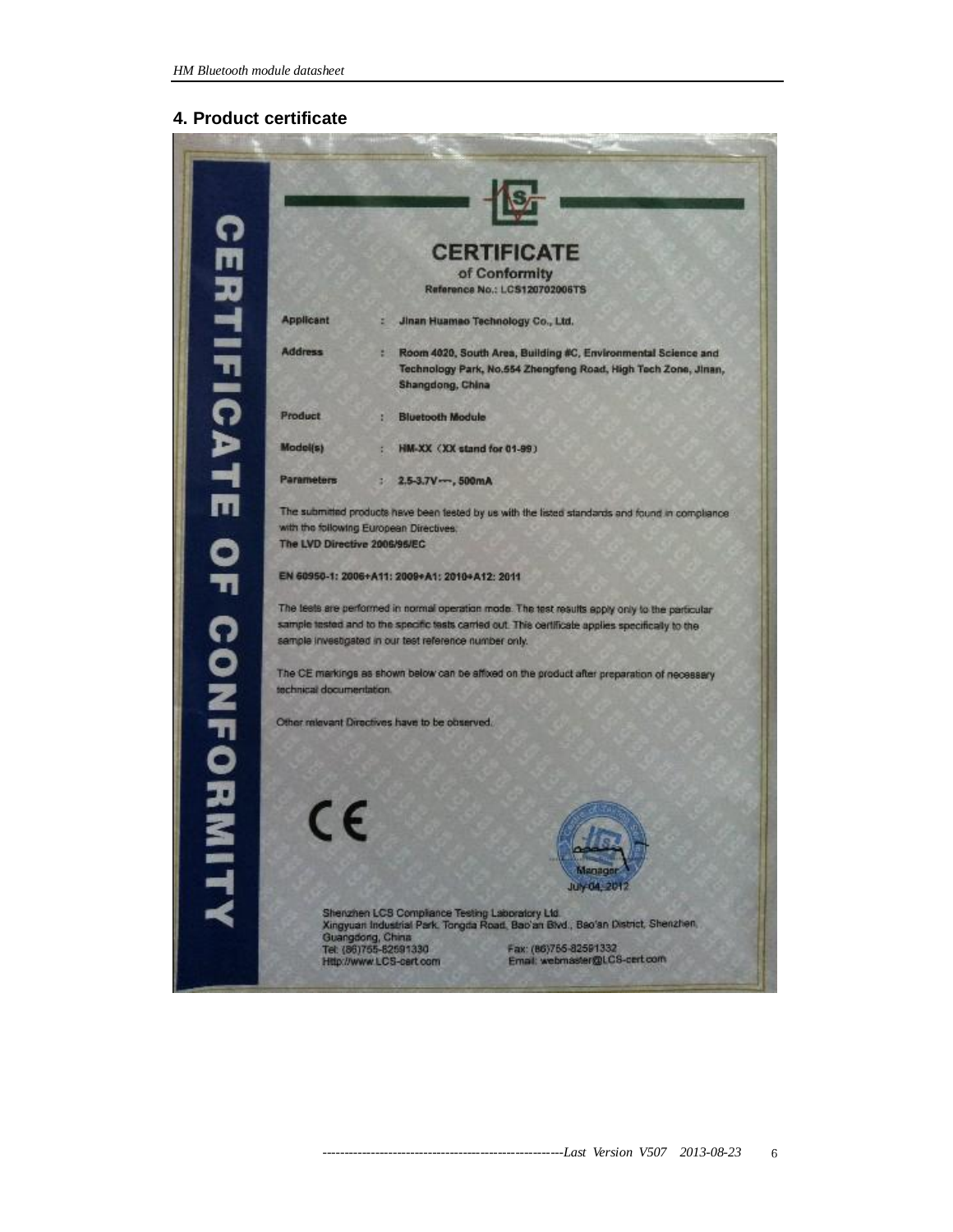| <b>CERTIFICATE</b>       |                                                                                                                                                                                                              |                                                                                                                                                                                                 |
|--------------------------|--------------------------------------------------------------------------------------------------------------------------------------------------------------------------------------------------------------|-------------------------------------------------------------------------------------------------------------------------------------------------------------------------------------------------|
|                          | <b>CERTIFICATE</b>                                                                                                                                                                                           |                                                                                                                                                                                                 |
|                          | of Conformity                                                                                                                                                                                                |                                                                                                                                                                                                 |
|                          | Certificate No.: LCS-12070701                                                                                                                                                                                |                                                                                                                                                                                                 |
| Applicant                | Jinan Huamao Technology Co., Ltd<br>t.                                                                                                                                                                       |                                                                                                                                                                                                 |
| <b>Address</b>           | ă.<br>Shandong, China                                                                                                                                                                                        | Room 4020, South Area, Building #C, Environmental Science and<br>Technology Park, No.554 Zhengfeng Road, High Tech Zone, Jinan,                                                                 |
| Product                  | <b>Bluetooth Module</b>                                                                                                                                                                                      |                                                                                                                                                                                                 |
| Model(s)                 | HM-XX (XX stand for 01-99)                                                                                                                                                                                   |                                                                                                                                                                                                 |
| <b>Trade Mark</b>        | <b>N/A</b><br>ы                                                                                                                                                                                              |                                                                                                                                                                                                 |
|                          |                                                                                                                                                                                                              | The submitted products have been tested by us with the listed standards and found in compliance                                                                                                 |
|                          | with the following European Directives:                                                                                                                                                                      |                                                                                                                                                                                                 |
|                          | The R&TTE Directive 1999/5/EC                                                                                                                                                                                |                                                                                                                                                                                                 |
| <b>Applied Standards</b> |                                                                                                                                                                                                              | Report No.                                                                                                                                                                                      |
|                          | Article 3.2: Effective Use of The Radio Spectrum<br>ETSI EN 300 328 V1.7.1 (2006-10)                                                                                                                         | LCS120702006TE                                                                                                                                                                                  |
|                          | Article 3.1b): Electromagnetic Compatibility<br>ETSI EN 301 489-17 V2.1.1 (2009-05)                                                                                                                          | LCS120702007TE                                                                                                                                                                                  |
| EN 62479: 2010           | Article 3.1a): Health and Safety<br>EN 60950-1: 2006+A11: 2009+A1:2010+A12:2011                                                                                                                              | LCS120702006TH<br>LCS120702006TS                                                                                                                                                                |
|                          | sample tested and to the specific tests carried out. This contricate applies specifically to the<br>sample investigated in our test reference number only.<br>Other relevant Directives have to be observed. | The tests were performed in normal operation mode. The test results apply only to the particular<br>The CE markings as shown below can be affixed on the product after preparation of necessary |
| technical documentation  | Shenzhen LCS Compliance Testing Laboratory Ltd.<br>1F., Xingyuan Industrial Park, Tongda Road, Bao'an Blvd.,                                                                                                 | uly 07, 20                                                                                                                                                                                      |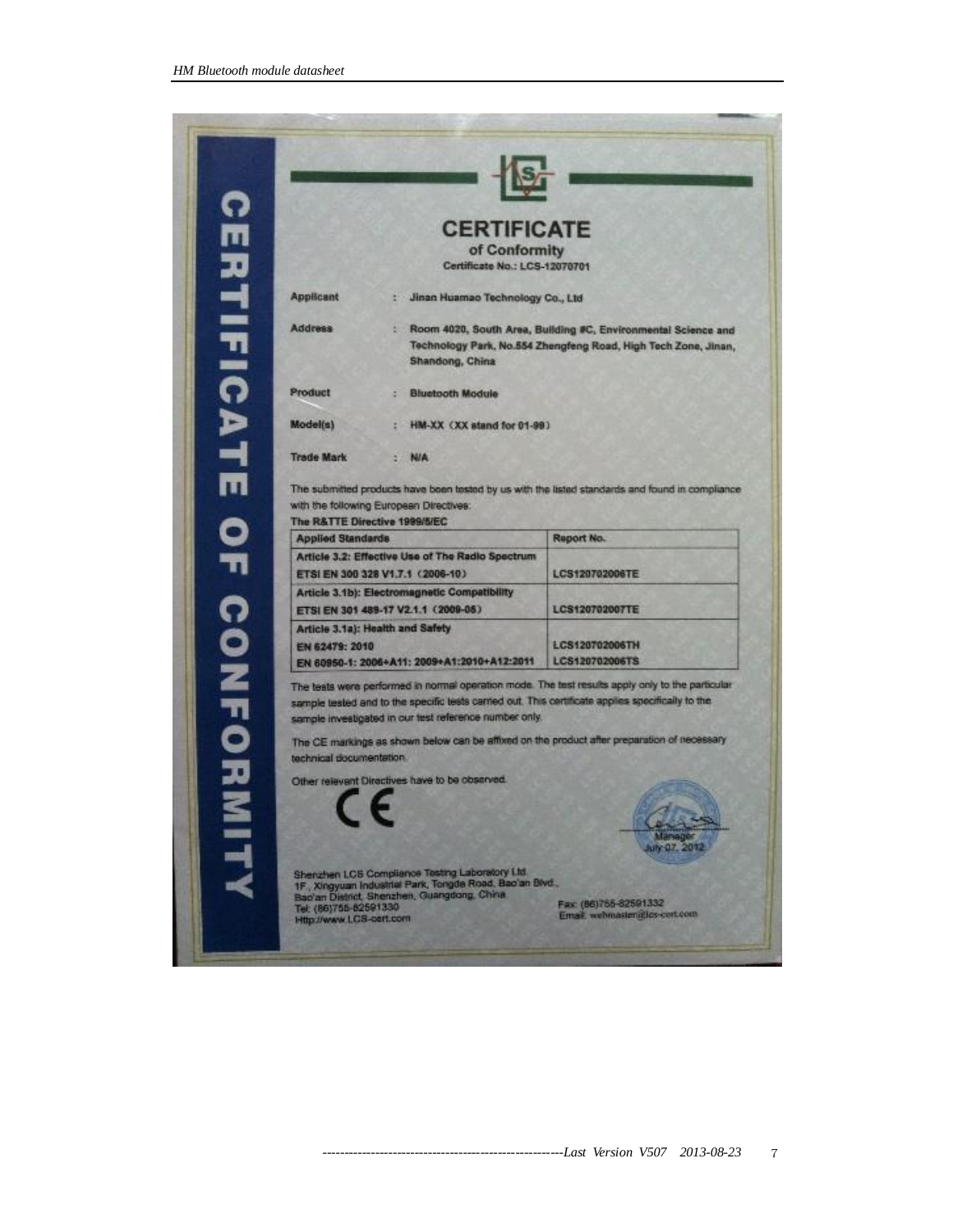## **5. Product pictures**

| <b>All</b><br><b>ES 24 ES</b> | <b>ASTER</b>                       | 3.137                    | Not for sale  |                |
|-------------------------------|------------------------------------|--------------------------|---------------|----------------|
| <b>HM-01</b>                  | <b>HM-02</b>                       | <b>HM-03</b>             | <b>HM-04</b>  | <b>HM-05</b>   |
| <b>BT 2.1</b>                 | <b>BT 2.1</b>                      | <b>BT 2.1</b>            | <b>BT 2.1</b> | <b>BT 2.1</b>  |
|                               |                                    | Class1<br><b>Testing</b> |               |                |
| <b>HM-06</b>                  | <b>HM-07</b>                       | <b>HM-08</b>             | <b>HM-09</b>  | <b>HM-10</b>   |
| <b>BT 2.1</b>                 | <b>BT 2.1</b>                      | <b>BT 2.1</b>            | <b>BT 2.1</b> | <b>BLE 4.0</b> |
|                               | <b>Dual mode</b><br><b>Testing</b> |                          |               |                |
| <b>HM-11</b>                  | <b>HM-12</b>                       |                          |               |                |
| <b>BLE 4.0</b>                | <b>HM-13</b>                       |                          |               |                |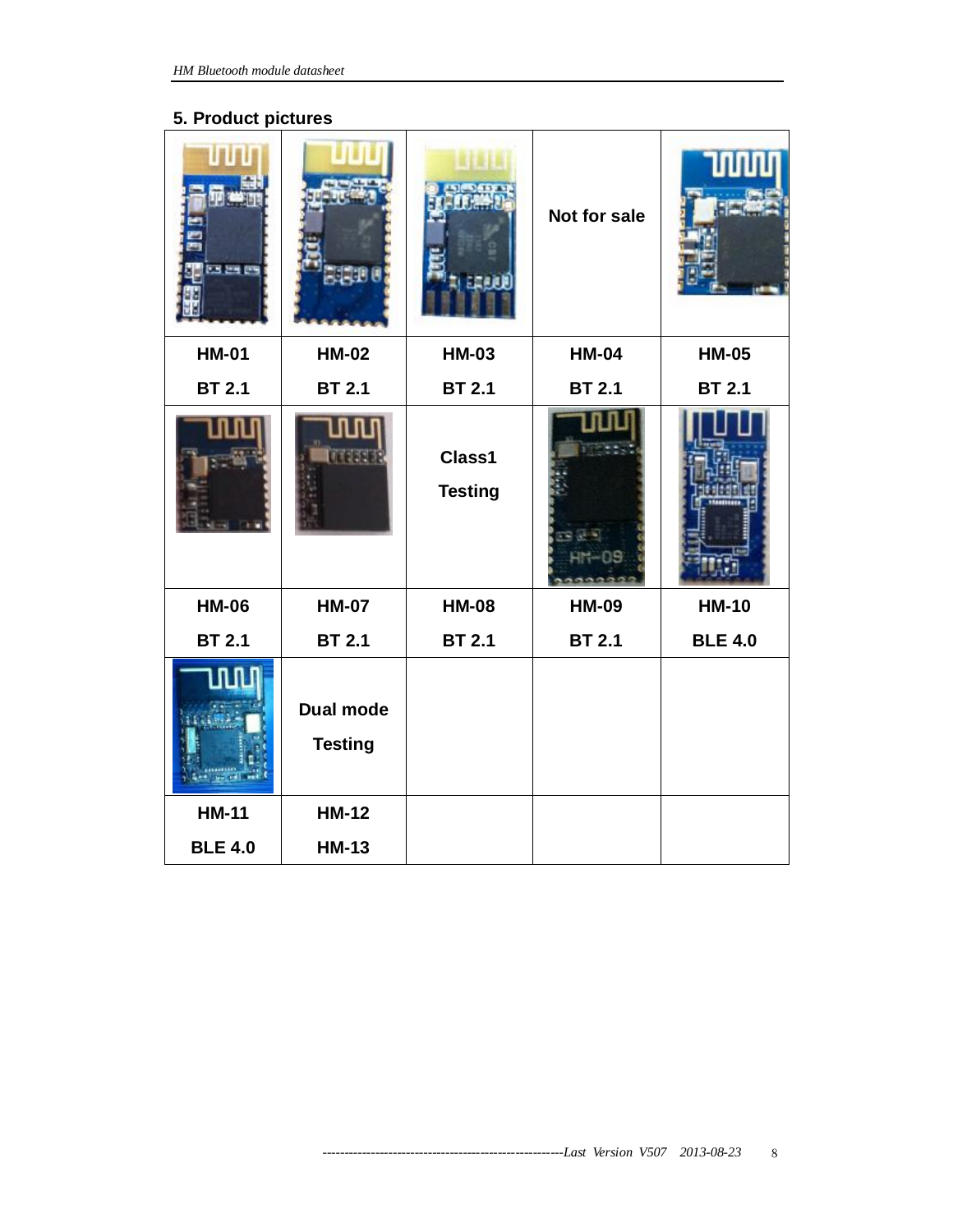#### **6. Product technical specifications**

This document only include Bluetooth BLE 4.0 document, You can goto http://www.jnhuamao.cn/bluetooth en.rar get Bluetooth V2.1 version datasheet. That document include: HM-01, HM-02, HM-03, HM-04, HM-05, HM-06, HM-07, HM-08, HM-09.

#### **6.1 HM-10 Schematic**



**6.2 HM-10 Size**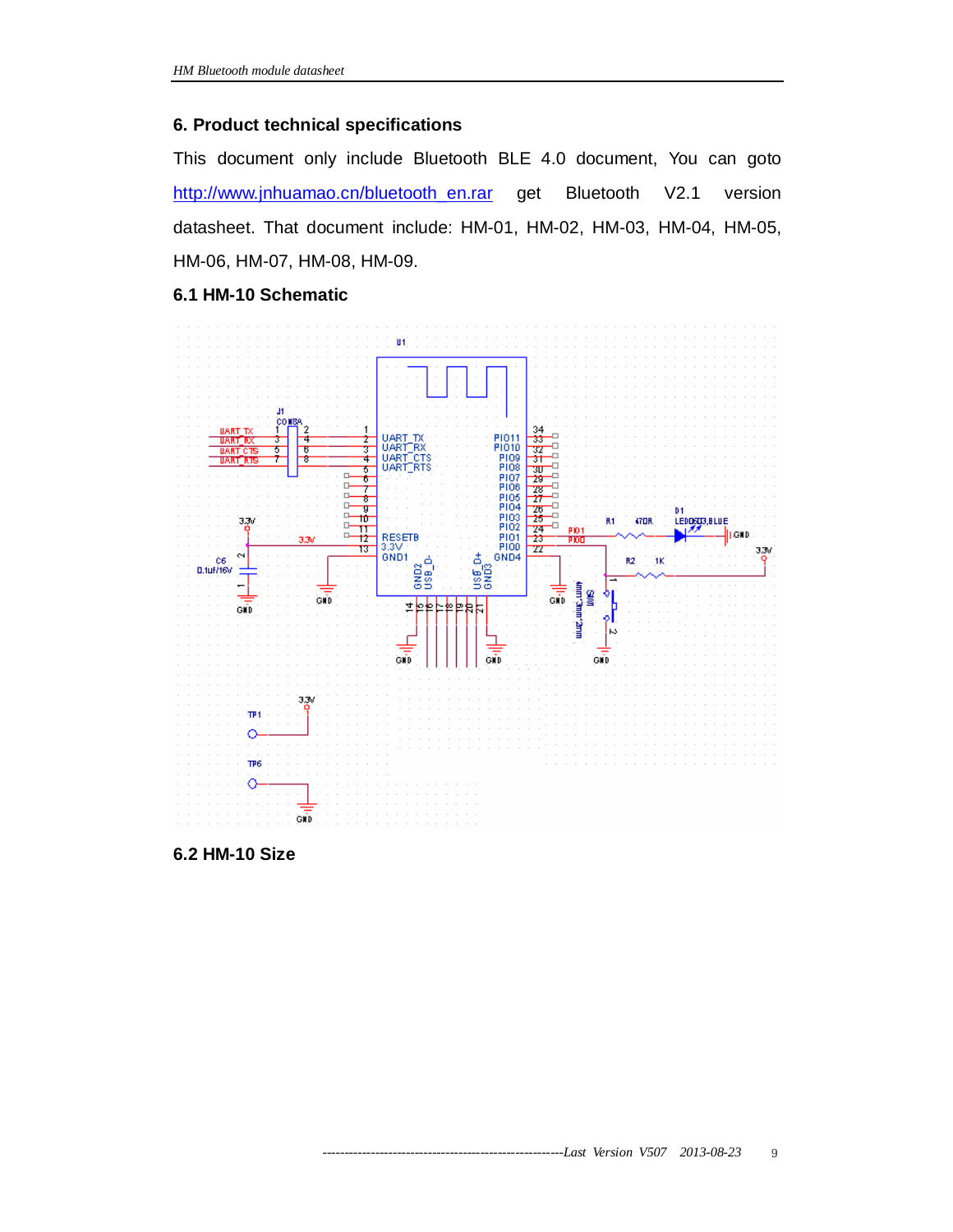

**6.3 HM-10 package information** 



## **6.4 HM-10 Device Terminal Functions**

| No | <b>Name</b> | <b>Description</b>        |
|----|-------------|---------------------------|
|    | UART TX     | UART interface            |
|    | UART_RX     | UART interface            |
| ີ  |             | UART_CTS   UART interface |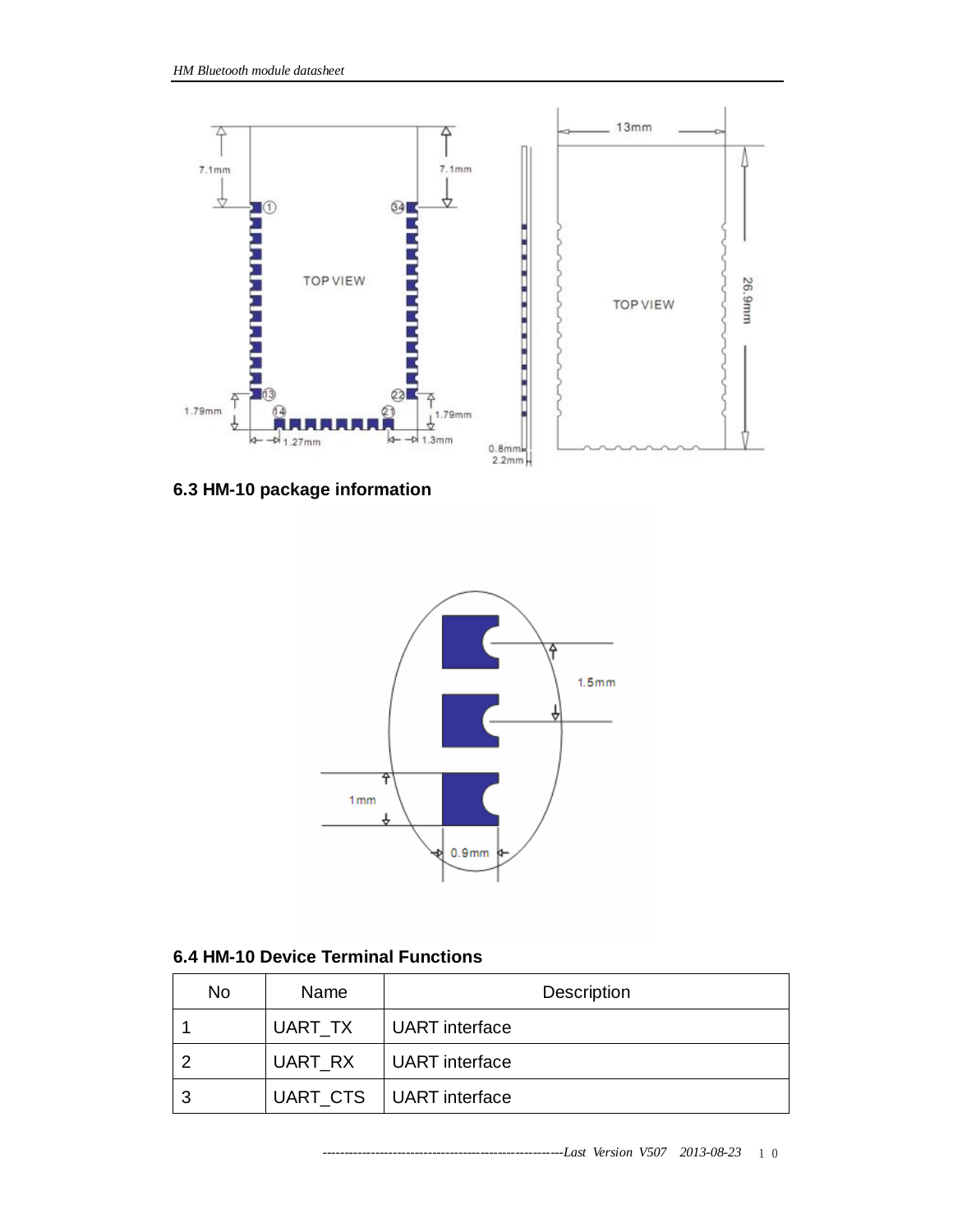| 4              | UART_RTS         | <b>UART</b> interface          |
|----------------|------------------|--------------------------------|
| 5              | <b>NC</b>        | <b>NC</b>                      |
| 6              | <b>NC</b>        | <b>NC</b>                      |
| $\overline{7}$ | <b>NC</b>        | <b>NC</b>                      |
| 8              | <b>NC</b>        | <b>NC</b>                      |
| 9              | <b>NC</b>        | <b>NC</b>                      |
| 10             | <b>NC</b>        | <b>NC</b>                      |
| 11             | <b>RESETB</b>    | Reset if low >100ms.           |
| 12             | <b>VCC</b>       | 3.3V                           |
| 13             | <b>GND</b>       | Ground                         |
| 14             | <b>GND</b>       | Ground                         |
| 15             | USB D-           | <b>USB</b> interface           |
| 16             | <b>NC</b>        | <b>NC</b>                      |
| 17             | <b>NC</b>        | <b>NC</b>                      |
| 18             | <b>NC</b>        | <b>NC</b>                      |
| 19             | <b>NC</b>        | <b>NC</b>                      |
| 20             | $UB_D+$          | <b>USB</b> interface           |
| 21             | <b>GND</b>       | Ground                         |
| 22             | <b>GND</b>       | Ground                         |
| 23             | PIO <sub>0</sub> | System Key                     |
| 24             | PIO <sub>1</sub> | <b>System LED</b>              |
| 25             | PIO <sub>2</sub> | Programmable input/output line |
| 26             | PIO <sub>3</sub> | Programmable input/output line |
| 27             | PIO <sub>4</sub> | Programmable input/output line |
| 28             | PIO <sub>5</sub> | Programmable input/output line |
| 29             | PIO <sub>6</sub> | Programmable input/output line |
| 30             | PIO7             | Programmable input/output line |
| 31             | PIO <sub>8</sub> | Programmable input/output line |
| 32             | PIO <sub>9</sub> | Programmable input/output line |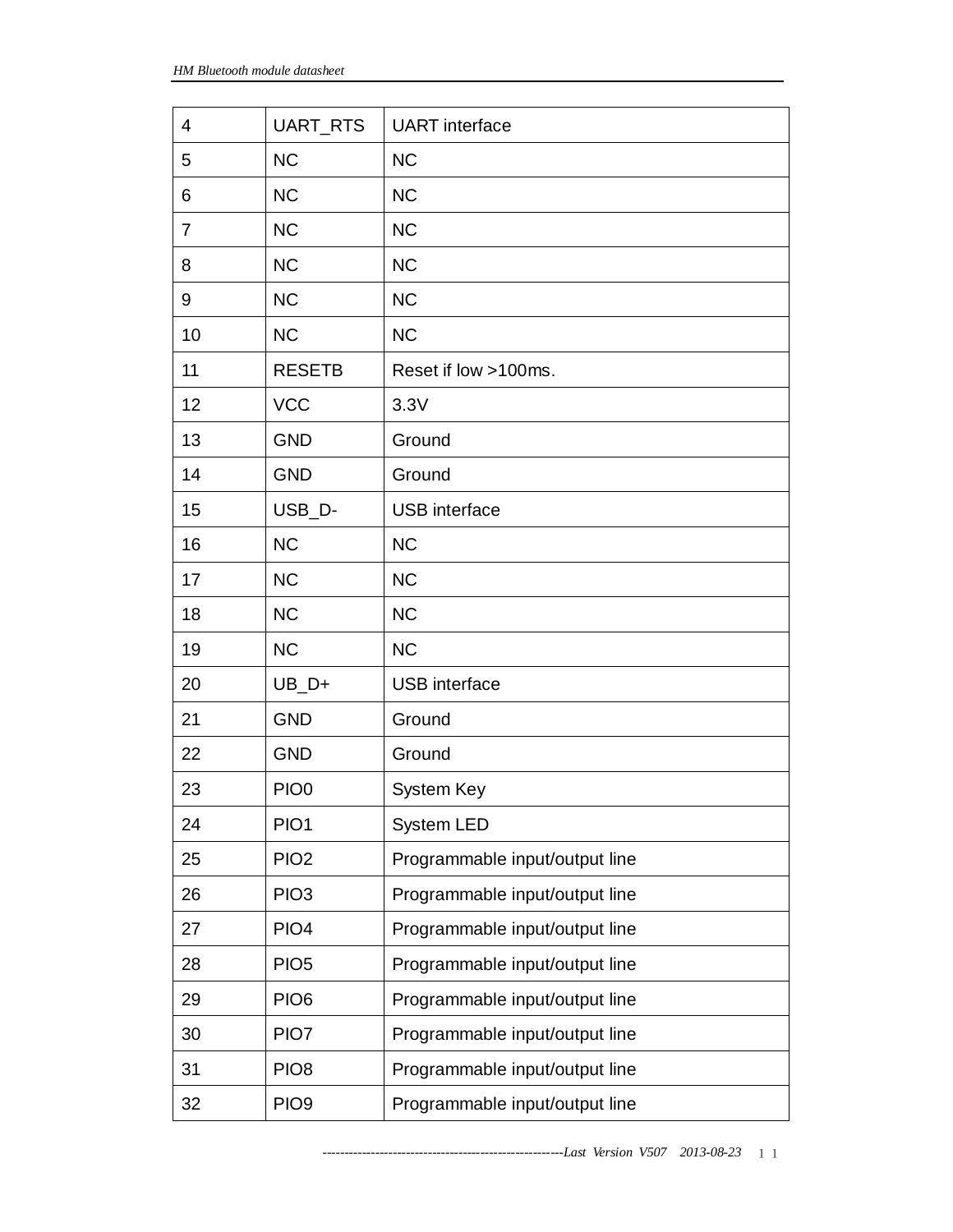| 33 | PIO <sub>10</sub> | Programmable input/output line |
|----|-------------------|--------------------------------|
| 34 | <b>PIO11</b>      | Programmable input/output line |

#### **6.5 HM-11 Size**



# **6.6 HM-11 Package information**



## **6.7 HM-11 Device Terminal Functions**

| No | <b>Name</b> | <b>Description</b>        |
|----|-------------|---------------------------|
|    |             | UART_RTS   UART interface |
|    | UART TX     | UART interface            |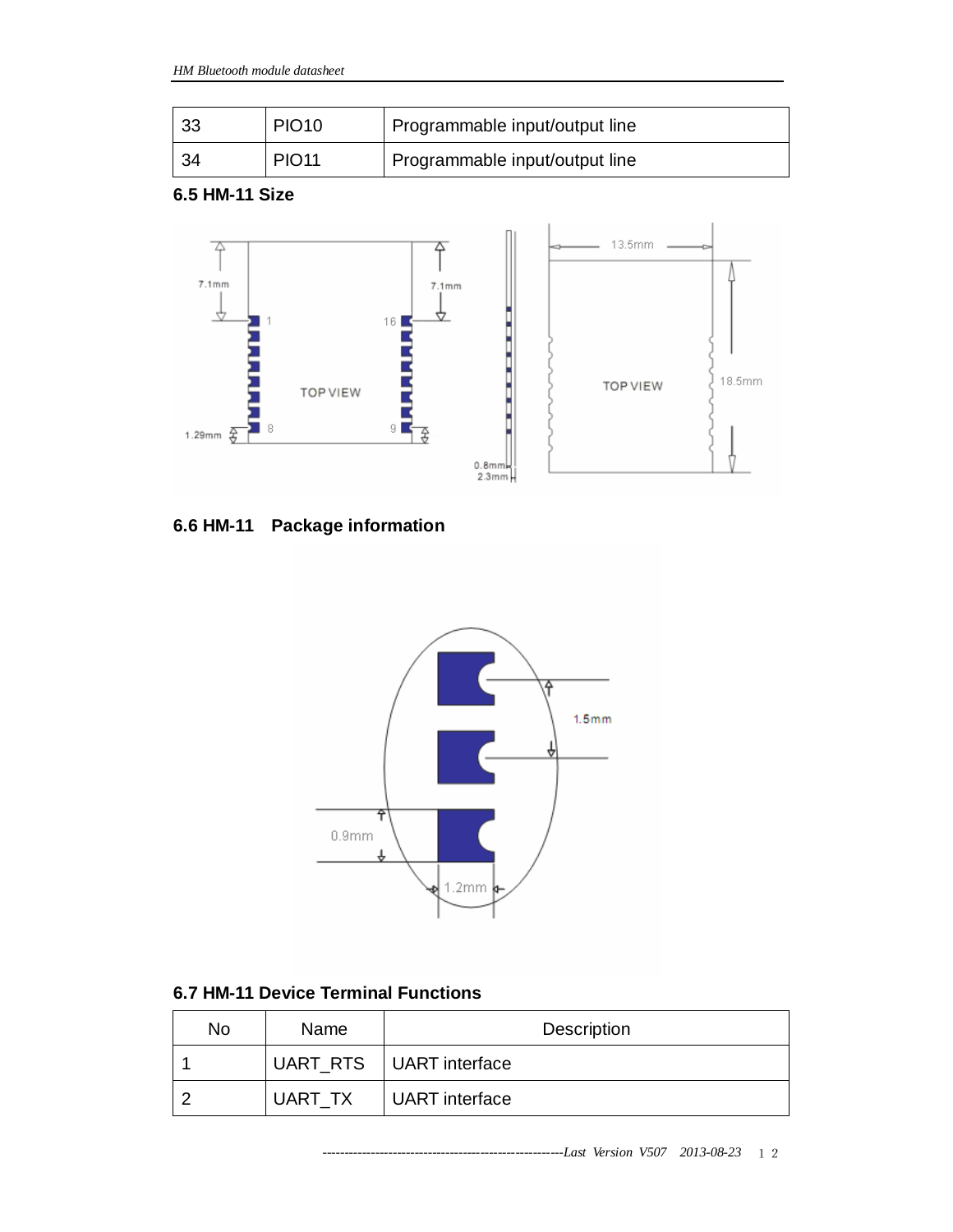| 3  | UART_CTS         | <b>UART</b> interface          |
|----|------------------|--------------------------------|
| 4  | UART_RX          | <b>UART</b> interface          |
| 5  | <b>NC</b>        | <b>NC</b>                      |
| 6  | <b>NC</b>        | <b>NC</b>                      |
| 7  | <b>NC</b>        | <b>NC</b>                      |
| 8  | <b>NC</b>        | <b>NC</b>                      |
| 9  | <b>VCC</b>       | V3.3                           |
| 10 | <b>NC</b>        | NC or VCC                      |
| 11 | <b>RESETB</b>    | Reset if low <100ms            |
| 12 | <b>GND</b>       | Ground                         |
| 13 | PIO <sub>3</sub> | Programmable input/output line |
| 14 | PIO <sub>2</sub> | Programmable input/output line |
| 15 | PIO <sub>1</sub> | System LED                     |
| 16 | PIO <sub>0</sub> | <b>System KEY</b>              |

#### **7. System function**

#### **How to wake up module from sleep mode?**

There are two ways to wake up module from sleep mode.

7.1 Send "I am iron man, I am iron man, I am iron man I am iron….." string.

Yes, that is a joke, in sleep mode, you can send a long string (Length >

80 or more), that string can made module wake up, and you will receive

"OK+WAKE" string through UART. That string can't include any AT commands.

7.2 Long press system KEY >=1000 ms.

After wake up module, you can send and receive AT commands.

#### **How to let module into sleep mode?**

In discoverable mode, send "AT+SLEEP" string through UART, if all is okay,

module will return "OK+SLEEP" string and into sleep mode.

#### **System KEY function (PIO0)**

Press if Low > 1000ms: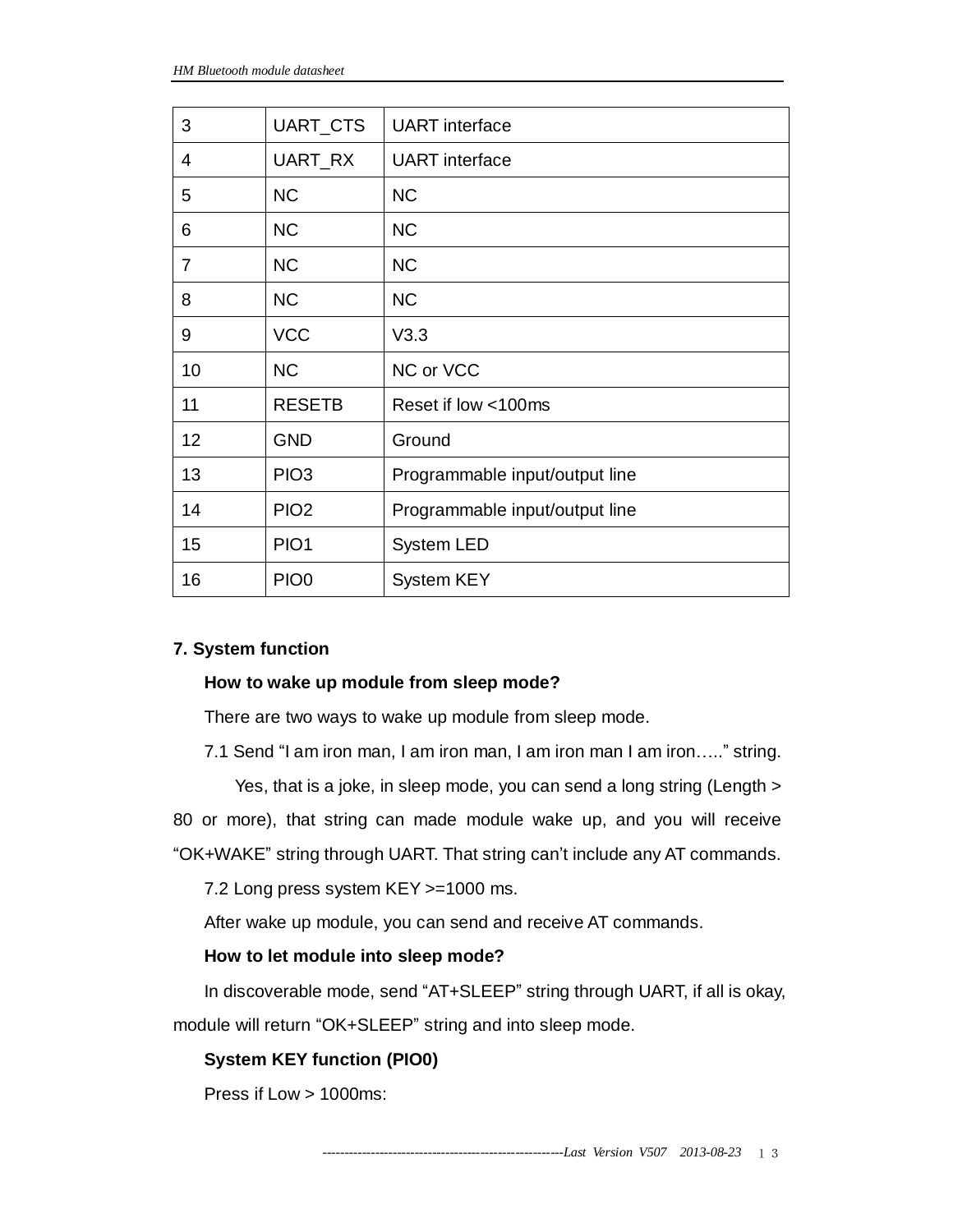#### 7.3.1 If Module is in sleep mode

Module will wake up immediately, if AT+NOT value is "1", module will send "OK+WAKE" string through UART.

7.3.2 If Module has already connected to remote device

Module will disconnect from remote device.

7.3.3 If Module is standby mode

Module will reset to default configuration. Then restart.

#### **System LED function (PIO1)**

In sleep mode, LED has turned off.

If AT+PIO10 is setup

Unconnected status: Output High 500 ms, Low 500 ms

Connected status: Output High

If AT+PIO11 is setup

Unconnected status: Output Low.

Connected status: Output High.

#### **8 AT Commands**

Factory default setting:

Name: HMSoft; Baud: 9600, N, 8, 1; Pin code: 000000; transmit Version.

AT Command format:

Uppercase AT command format. string format, without any other symbol. (e.g.  $\forall$ r or  $\forall$ n).

On Transmit version: Only accept AT Command from UART interface when Bluetooth device is not connected with remote device.

On Remote version: Can accept AT Command from UART interface when Bluetooth Device is not connected with remote device, Also can accept AT Command from remote Bluetooth device when connected that.

On PIO collection version: Only accept AT Command from UART interface when Bluetooth device is not connected with remote device.

Bluetooth V2.1 version Command is not here, please download datasheet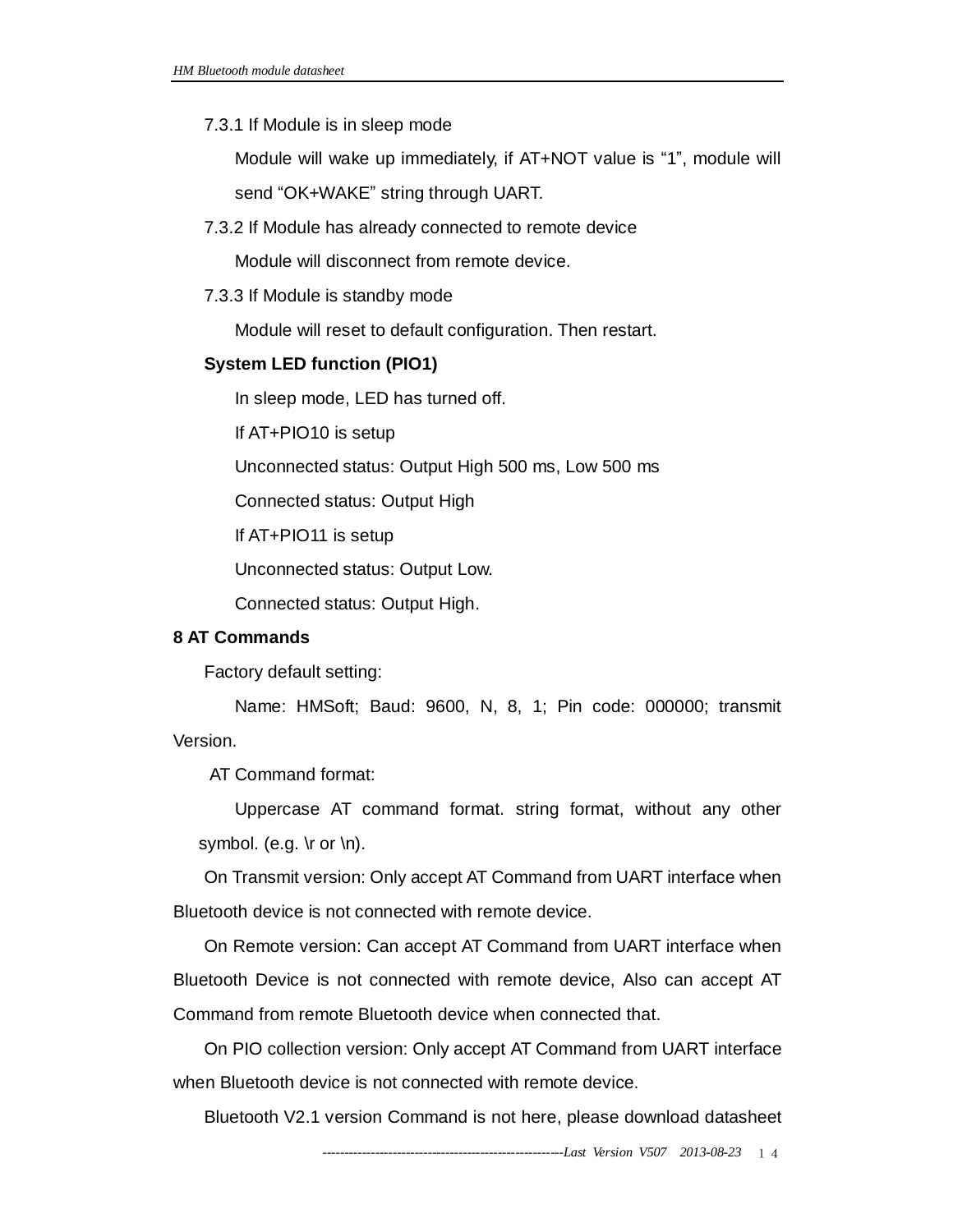from [http://www.jnhuamao.cn/Bluetooth\\_en.rar](http://www.jnhuamao.cn/Bluetooth_en.rar)

#### 1. Test Command

| Send | Receive | Parameter |
|------|---------|-----------|
|      | ΟK      | None      |
|      | OK+LOST |           |

If Module is not connected to remote device will receive: "OK"

If Module has connected, module will disconnected from remote device, if "AT

- + NOTI" is setup to 1, will receive: "OK+LOST"
- 2. Query module address

| Send     | Receive                    | Parameter   |
|----------|----------------------------|-------------|
| AT+ADDR? | <b>OK+ADDR:MAC Address</b> | <b>None</b> |

3. Query/Set baud rate

| Send           | Receive        | Parameter            |
|----------------|----------------|----------------------|
| AT+BAUD?       | OK+Get:[para1] | Para1: Baud rate No. |
| AT+BAUD[para1] | OK+Set:[para1] | 0---------9600       |
|                |                | 1---------19200      |
|                |                | 2---------38400      |
|                |                | 3----------57600     |
|                |                | 4---------115200     |
|                |                | 5---------4800       |
|                |                | 6---------2400       |
|                |                | 7---------1200       |
|                |                | 8---------230400     |
|                |                | Default: 0(9600)     |

e.g.

Query baud:

Send: AT+BAUD?

Receive: OK+Get:0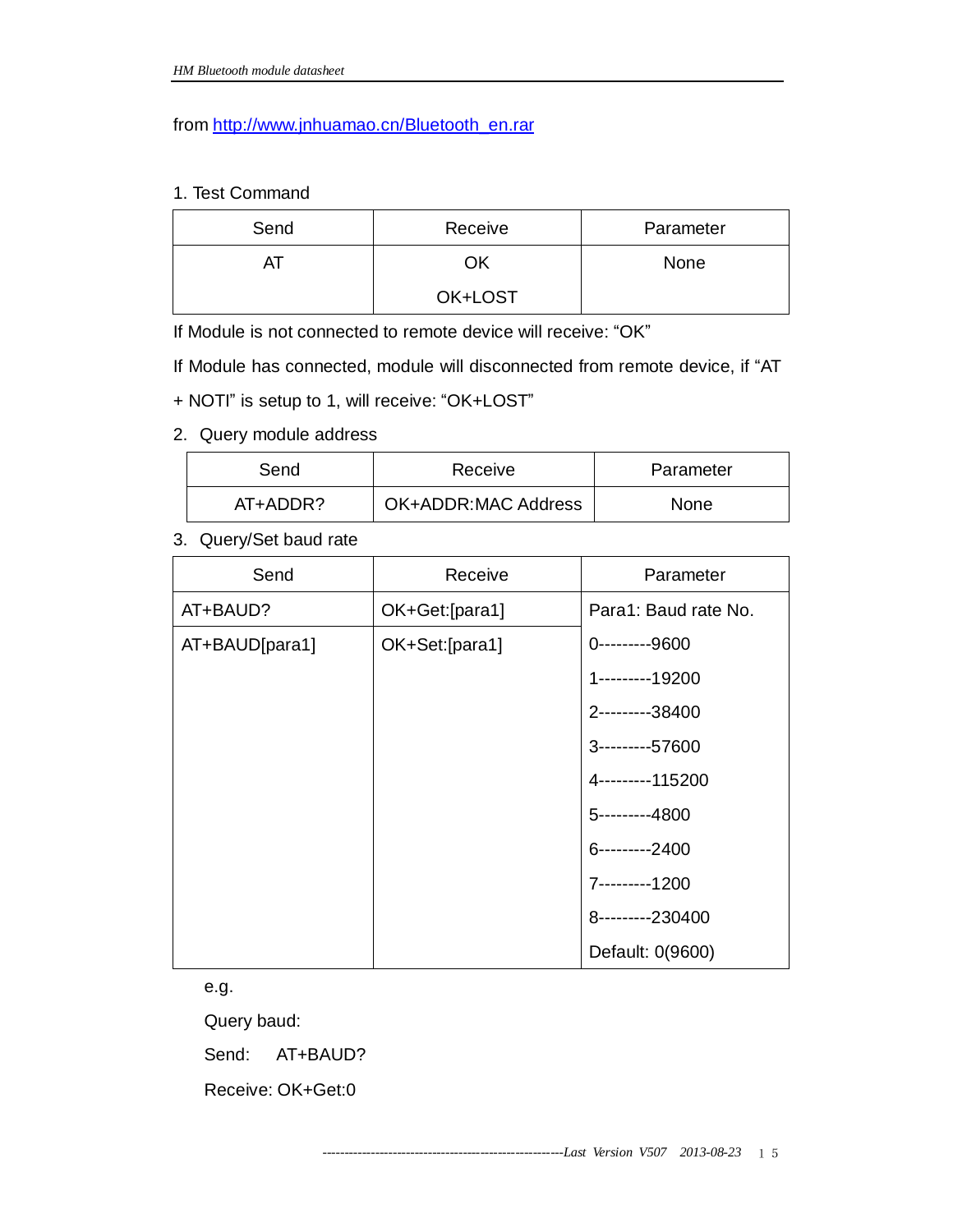Setup baud:

Send: AT+BAUD1

Receive: OK+Set:1

Note: If setup to Value 7, After next power on, module will not support any

AT Commands, until PIO0 is pressed, Module will change Baud to 9600.

### 4. Clear Last Connected device address

| Send     | Receive  | Parameter |
|----------|----------|-----------|
| AT+CLEAR | OK+CLEAR | None      |

Notice: Only Central role is used.

#### 5. Try connect to last succeeded device

| Send     | Receive        | Parameter         |
|----------|----------------|-------------------|
| AT+CONNL | OK+CONN[Para1] | Para1: L, E, F, N |
|          |                | L: Connecting     |
|          |                | E: Connect error  |
|          |                | F: Connect Fail   |
|          |                | N: No Address     |

Notice: Only Central role is used.

If remote device has already connected to other device or shut down,

"OK+CONNF" will received after about 10 minutes.

#### 6. Try connect an address

| Send          | Receive        | Parameter          |
|---------------|----------------|--------------------|
| AT+CON[Para1] | OK+CONN[Para2] | Para1: Address     |
|               |                | Like: 0017EA090909 |
|               |                | Para2: A, E, F     |
|               |                | A: Connecting      |
|               |                | E: Connect error   |
|               |                | F: Connect Fail    |

Notice: Only Central role is used.

If remote device has already connected to other device or shut down,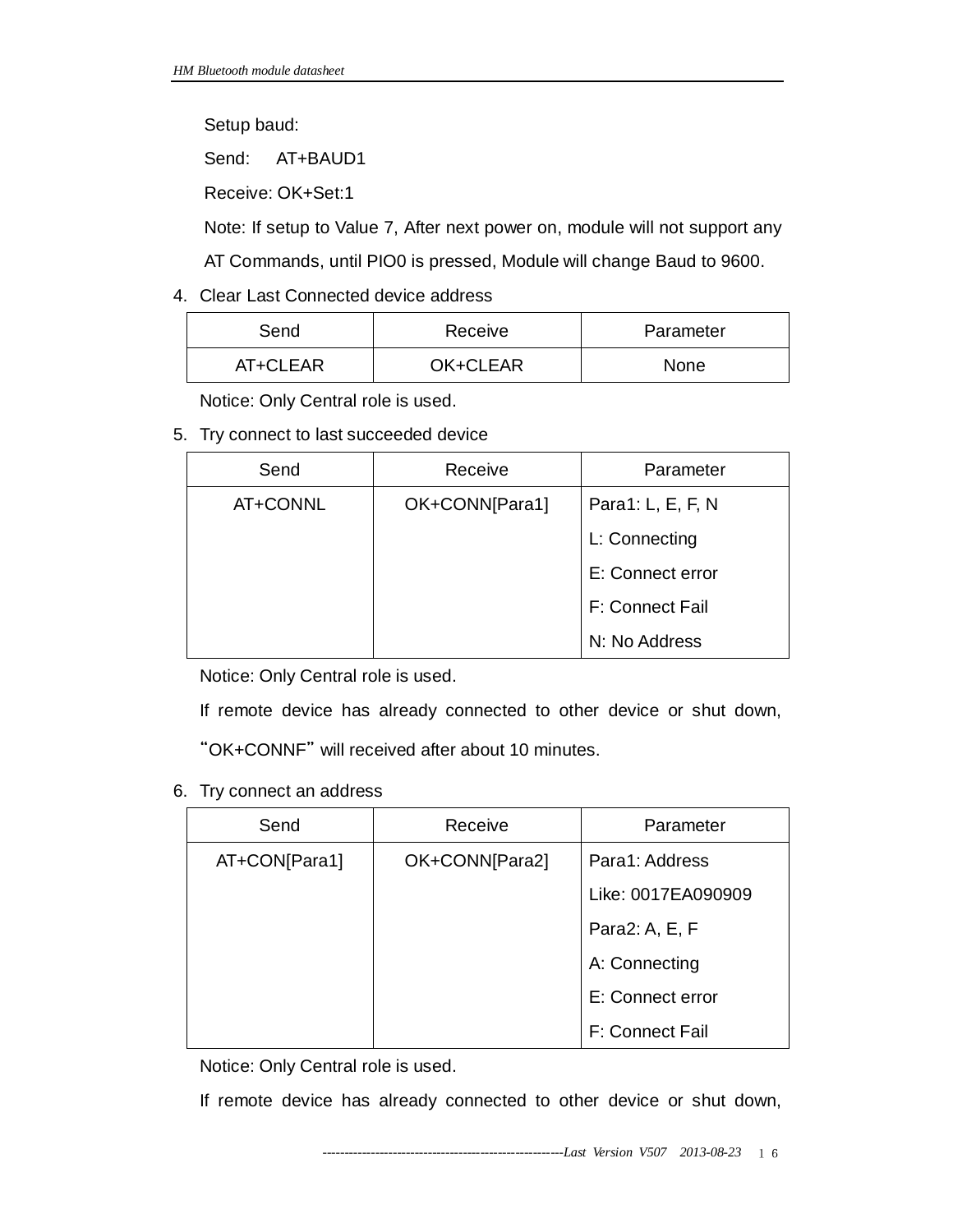"OK+CONNF" will received after about 10 minutes.

7. Query/Set filter AT command parameter in AT+MODE value is 2

| Send           | Receive          | Parameter                  |
|----------------|------------------|----------------------------|
| $AT + FILT?$   | OK+ Get: [para1] | Para1: 0, 1                |
| AT+FILT[para1] | OK+ Set: [para1] | 1: Don't filter AT command |
|                |                  | 0: Filter AT command       |
|                |                  | Default: 0                 |

If this command value is setup to "1", Remote device AT command string

will not sent to local UART.

8. System Help Information

| Send      | Receive          | Parameter   |
|-----------|------------------|-------------|
| AT+HFI P? | Help Information | <b>None</b> |

9. Query/Set Module work type

| Send           | Receive          | Parameter                   |
|----------------|------------------|-----------------------------|
| AT+IMME?       | OK+ Get: [para1] | Para1: 0, 1                 |
| AT+IMME[para1] | OK+ Set: [para1] | 1: When module is powered   |
|                |                  | only respond the AT<br>on,  |
|                |                  | Command, don't do anything. |
|                |                  | until AT + WORK is received |
|                |                  | 0: When power on, work      |
|                |                  | immediately                 |
|                |                  | Default: 0                  |

This command is only used for Central role.

## 10.Query/Set Module Work Mode

| Send           | Receive        | Parameter              |
|----------------|----------------|------------------------|
| AT+MODE?       | OK+Get:[para1] | Para1: 0, 1, 2         |
| AT+MODE[para1] | OK+Set:[para1] | 0: Transmission Mode   |
|                |                | 1: Remote Control Mode |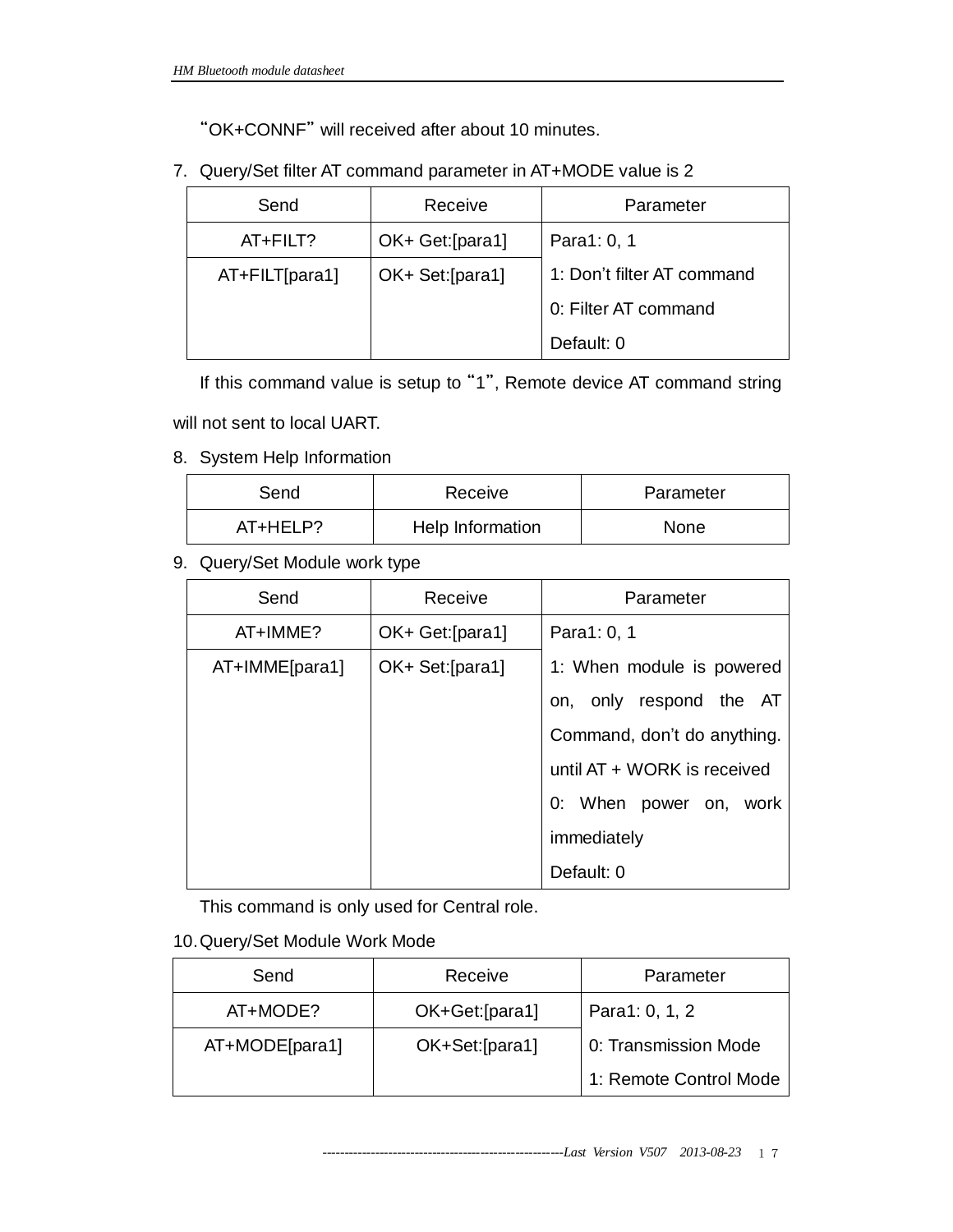|  | $\vert$ 2: 0 Mode + 1 Mode |
|--|----------------------------|
|  | Default: 0                 |

In mode 2, all data received from UART or remote device will be handled and

send.

11.Query/Set Notify information

| Send           | Receive        | Parameter       |
|----------------|----------------|-----------------|
| AT+NOTI?       | OK+Get:[para1] | Para1: 0, 1     |
| AT+NOTI[para1] | OK+Set:[para1] | 0: Don't Notify |
|                |                | 1: Notify       |
|                |                | Default: 0      |

If this value is set to 1, when link ESTABLISHED or LOSTED module will

send OK+CONN or OK+LOST string through UART.

12.Query/Set Module name

| Send           | Receive        | Parameter              |
|----------------|----------------|------------------------|
| AT+NAME ?      | OK+NAME[para1] | Para1: module<br>name, |
| AT+NAME[para1] | OK+Set[para1]  | Max length is 12.      |
|                |                | Default: HMSoft        |

e.g.

change module name to bill\_gates

Send: AT+NAMEbill\_gates

Receive: OK+SetName:bill\_gates

13.Query/Set Parity bit

| Send                | Receive        | Parameter         |
|---------------------|----------------|-------------------|
| Query: AT+PARI?     | OK+Get:[para1] | None              |
| Set: AT+PARI[para1] | OK+Set:[para1] | Para1: 0,1,2      |
|                     |                | 0:None            |
|                     |                | 1:EVEN            |
|                     |                | 2:ODD             |
|                     |                | Default: 0 (None) |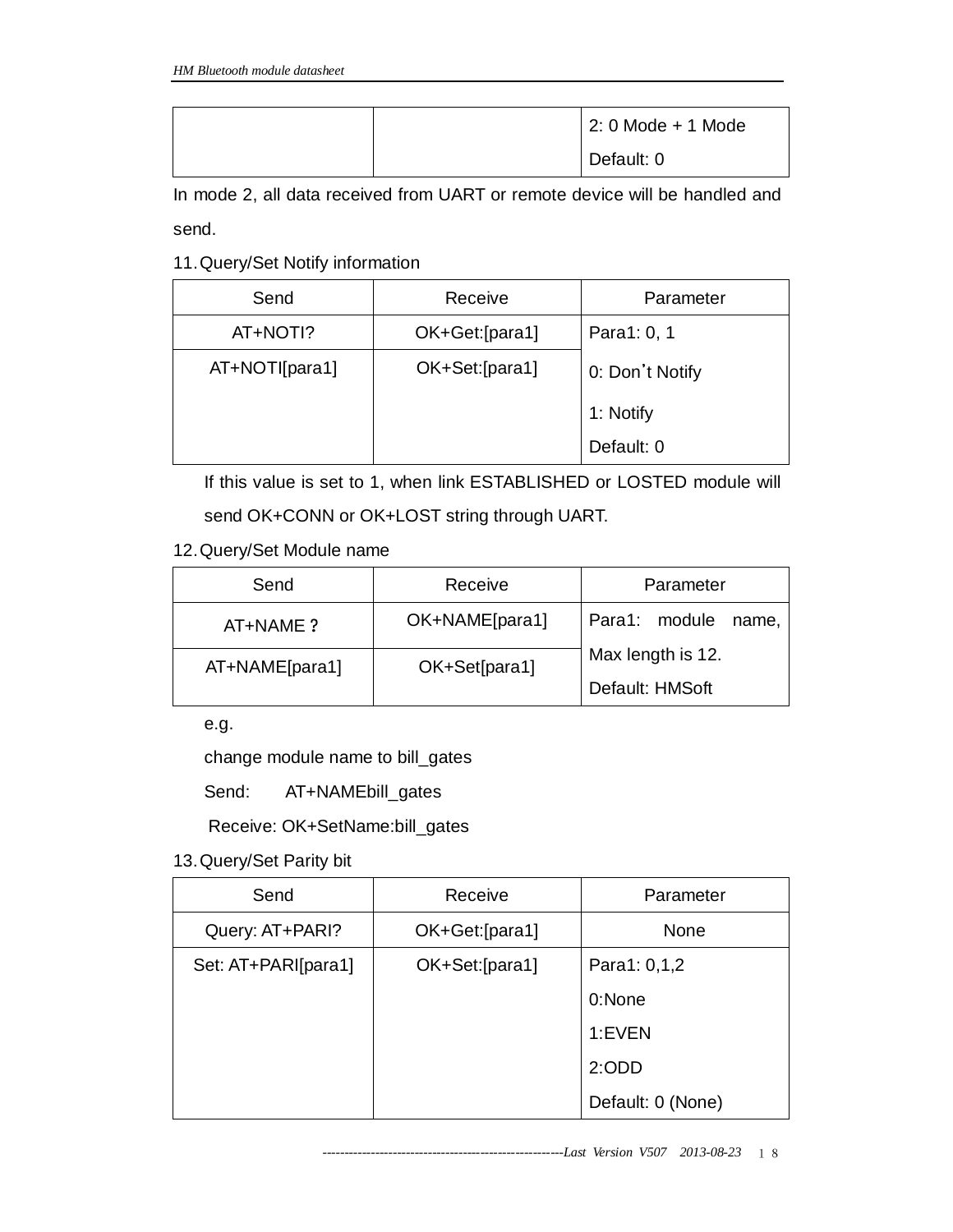| Send               | Receive         | Parameter               |
|--------------------|-----------------|-------------------------|
| AT+PIO1?           | OK+Get:[para1]  | Para1: 0, 1             |
| $AT+$ PIO1 [para1] | OK+Set: [para1] | 0:Unconnected<br>Output |
|                    |                 | 500ms High 500ms Low,   |
|                    |                 | Connected output High.  |
|                    |                 | 1:Unconnected<br>output |
|                    |                 | Low, Connected output   |
|                    |                 | High.                   |
|                    |                 | Default: 0              |

15.Query/Set PIO pins output high or low (Only this time, when module next

power on, this value is not be used)

| Send                 | Receive               | Parameter               |
|----------------------|-----------------------|-------------------------|
| $AT+PIO[para1]$ ?    | OK+PIO:[para1][para2] | Para1: $2\neg B$        |
| AT+PIO[para1][para2] | OK+PIO:[para1][para2] | Para2: 0, 1             |
|                      |                       | HM-11 only have 4 pins. |
|                      |                       | Para1 is which PIO pin  |
|                      |                       | you want to Query/Set   |
|                      |                       | Value:                  |
|                      |                       | 2,3,4,5,6,7,8,9,A,B.    |
|                      |                       | Para2 is Query or setup |
|                      |                       | value.                  |
|                      |                       | 0 is low and 1 is high  |

e.g.

Query PIO2

Send: AT+PIO2?

Setup PIO2 output high

Send: AT+PIO21

Receive: OK+PIO21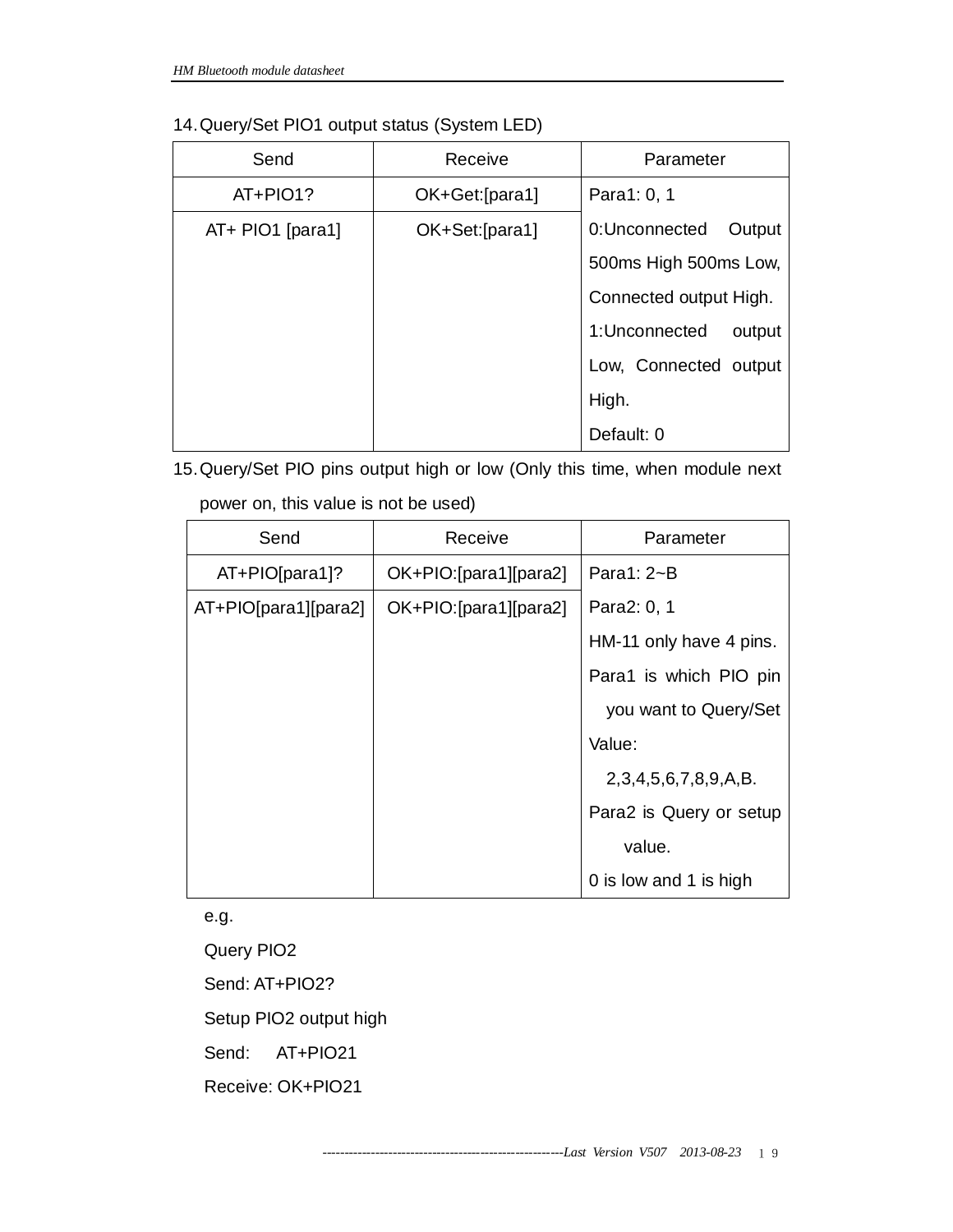### 16.Query/Set Pin Code

| Send              | Receive        | Parameter          |
|-------------------|----------------|--------------------|
| AT+PASS?          | OK+Get:[para1] | Para1 is Pin Code, |
| $AT + PIN[para1]$ | OK+Set:[para1] | 000000~999999      |
|                   |                | Default: 000000    |

e.g.

Query Pin Code

Send: AT+PIN?

Receive: OK+PIN:000000

Setup Pin Code 008888

Send: AT+PIN008888

Receive: OK+Set:008888

17.Query/Set Module Power

| Send             | Receive        | Parameter        |
|------------------|----------------|------------------|
| AT+POWE?         | OK+Get:[para1] | None             |
| AT+ POWE [para1] | OK+Set:[para1] | Para: $0 \sim 3$ |
|                  |                | $-23$ dbm<br>0:  |
|                  |                | -6dbm<br>1:      |
|                  |                | 0dbm<br>2:       |
|                  |                | 6dbm<br>3:       |
|                  |                | Default: 2       |

18.Query/Set Module sleep type

| Send           | Receive        | Parameter          |
|----------------|----------------|--------------------|
| AT+PWRM?       | OK+Get:[para1] | None               |
| AT+PWRM[para1] | OK+Set:[para1] | Para1: $0 - 1$     |
|                |                | 0:Auto sleep       |
|                |                | 1:don't auto sleep |
|                |                | Default: 1         |

Only support peripheral role.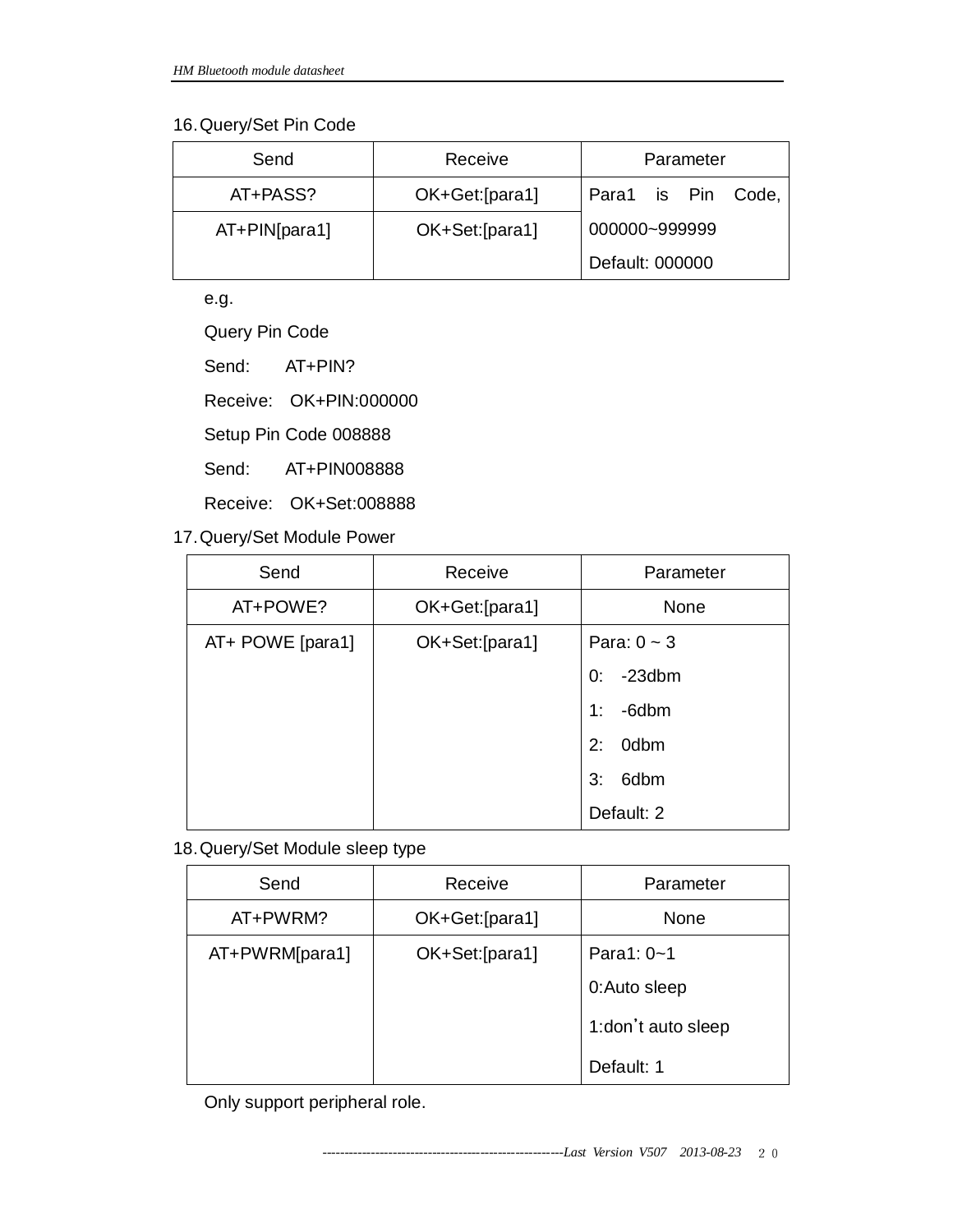#### 19.Restore all setup value to factory setup

| Send     | Receive         | Parameter |
|----------|-----------------|-----------|
| AT+RENEW | <b>OK+RENEW</b> | None      |

20.Restart module

| Send     | Receive  | Parameter |
|----------|----------|-----------|
| AT+RESET | OK+RESET | None      |

21.Query/Set Master and Slaver Role

| Send           | Receive        | Parameter     |
|----------------|----------------|---------------|
| AT+ROLE?       | OK+Get:[para1] | Para1: 0, 1   |
| AT+ROLE[para1] | OK+Set:[para1] | 0: Peripheral |
|                |                | 1: Central    |
|                |                | Default: 0    |

#### 22.Query RSSI Value

| Send     | Receive         | Parameter |
|----------|-----------------|-----------|
| AT+RSSI? | OK+RSSI:[para1] | None      |

Require: AT+MODE value > 0

This command only used by Remote device query when connected.

#### 23.Query Last Connected Device Address

| Send     | Receive             | Parameter   |
|----------|---------------------|-------------|
| AT+RADD? | OK+RADD:MAC Address | <b>None</b> |

24.Query/Set Stop bit

| Send           | Receive        | Parameter                 |
|----------------|----------------|---------------------------|
| AT+STOP?       | OK+Get:[para1] | None                      |
| AT+STOP[para1] | OK+Set:[para1] | Para1:0, 1                |
|                |                | 0: One stop bit           |
|                |                | 1: Two stop bit           |
|                |                | Default: 0 (One stop bit) |

25.Work immediately

| Parameter<br>Receive<br> |
|--------------------------|
|--------------------------|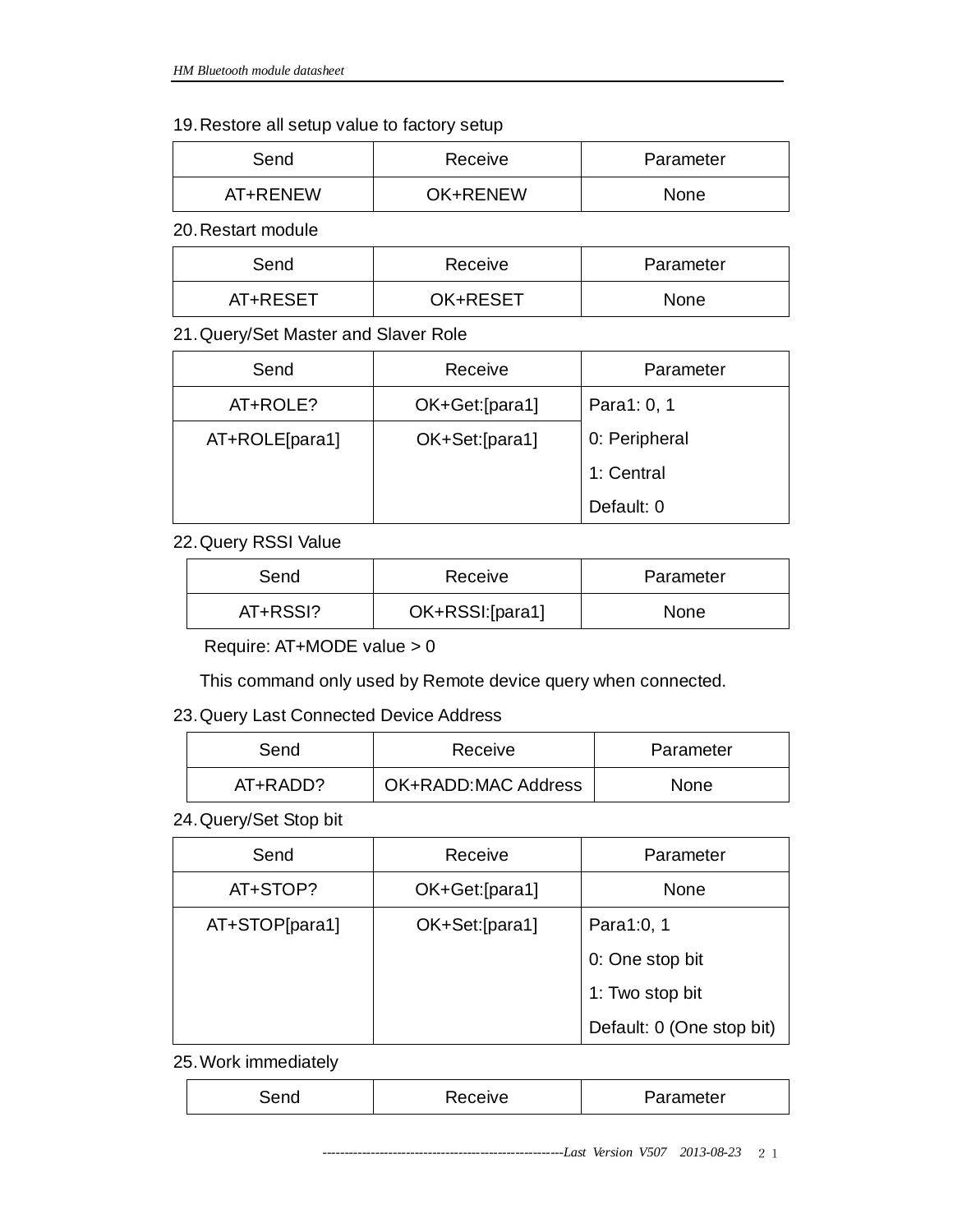| None | AT+START | OK+START |  |
|------|----------|----------|--|
|------|----------|----------|--|

This command is only used when AT+IMME1 is setup.

#### 26.Query Module into sleep mode

| Send     | Receive  | Parameter   |
|----------|----------|-------------|
| AT+SLEEP | OK+SLEEP | <b>None</b> |

Only support Peripheral role.

#### 27.Query/Set Module save connected address parameter

| Send           | Receive        | Parameter             |
|----------------|----------------|-----------------------|
| AT+SAVE?       | OK+Get:[para1] | None                  |
| AT+SAVE[para1] | OK+Set:[para1] | Para1: 0~1            |
|                |                | 0:Save when connected |
|                |                | 1:Don't Save          |
|                |                | Default: 0            |

#### 28.Query/Set module connect remote device timeout value

| Send           | Receive         | Parameter                   |
|----------------|-----------------|-----------------------------|
| AT+TCON?       | OK+TCON:[para1] | <b>None</b>                 |
| AT+TCON[para1] | OK+Set:[para1]  | Para1 is timeout value.     |
|                |                 | when time is up module      |
|                |                 | will<br>not connect<br>this |
|                |                 | address anymore, then       |
|                |                 | enter search mode.          |
|                |                 | Para1 allowed<br>value:     |
|                |                 | 000000~999999               |
|                |                 | Unit is ms.                 |
|                |                 | Default:                    |
|                |                 | 000000 Connect forever      |

This value is only used for Central Role, when module has Last Connected address.

29. Query/Set Module Bond Mode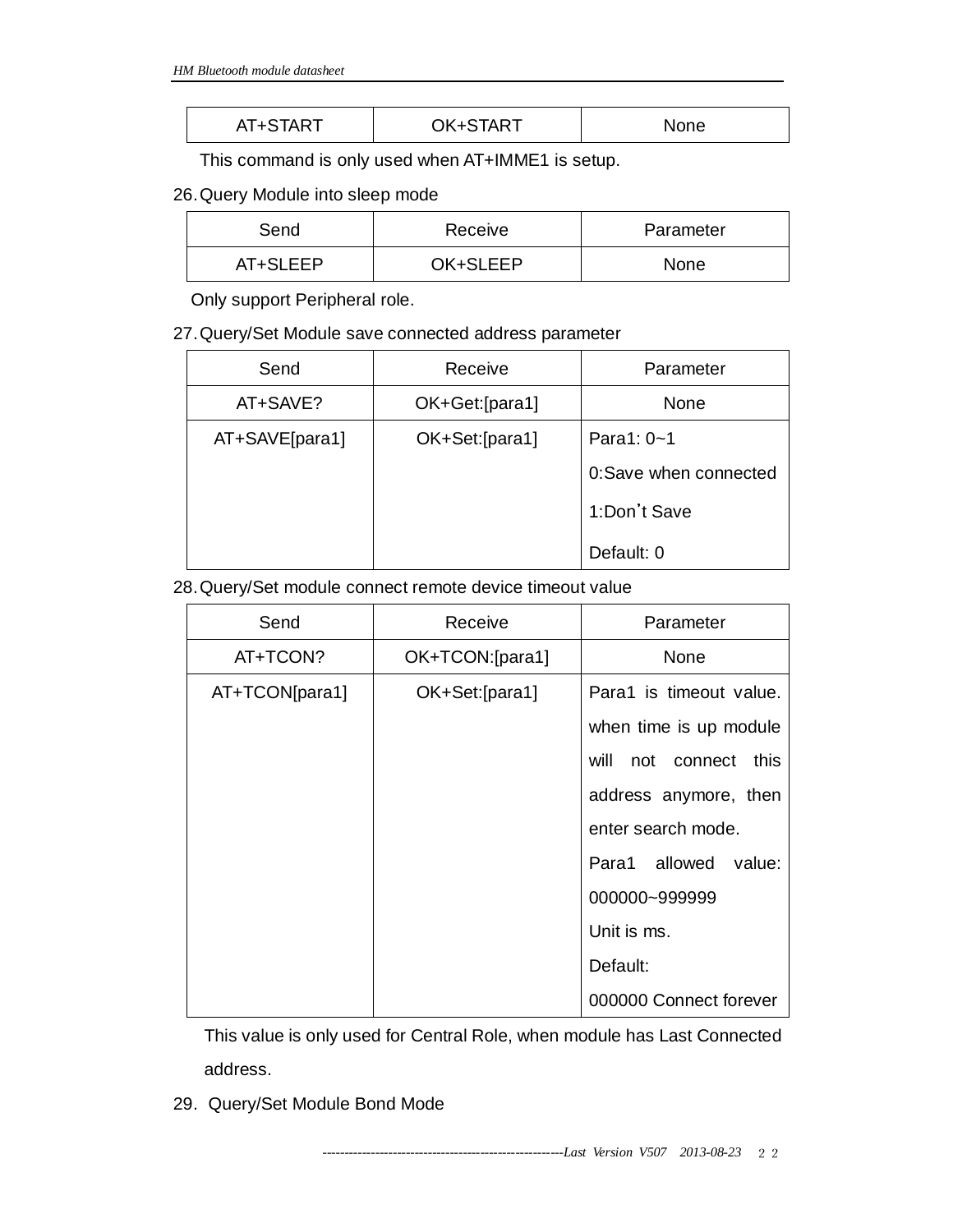| Send             | Receive         | Parameter           |
|------------------|-----------------|---------------------|
| AT+TYPE?         | OK+Get: [para1] | None                |
| $AT+TYPE[para1]$ | OK+Set:[para1]  | Para1: 0~2          |
|                  |                 | 0:Not need PIN Code |
|                  |                 | 1:Bond not need PIN |
|                  |                 | 2: Bond with PIN    |
|                  |                 | Default: 0          |

**Important: If you are use android 4.3 device, please don't change this value. It caused module cant communication with android 4.3 devices. We think this is an Android 4.3 bug, it works fine on iPhone.**

30.Query Software Version

| Send     | Receive             | Parameter   |
|----------|---------------------|-------------|
| AT+VERR? | Version Information | <b>None</b> |
| AT+VERS? |                     |             |